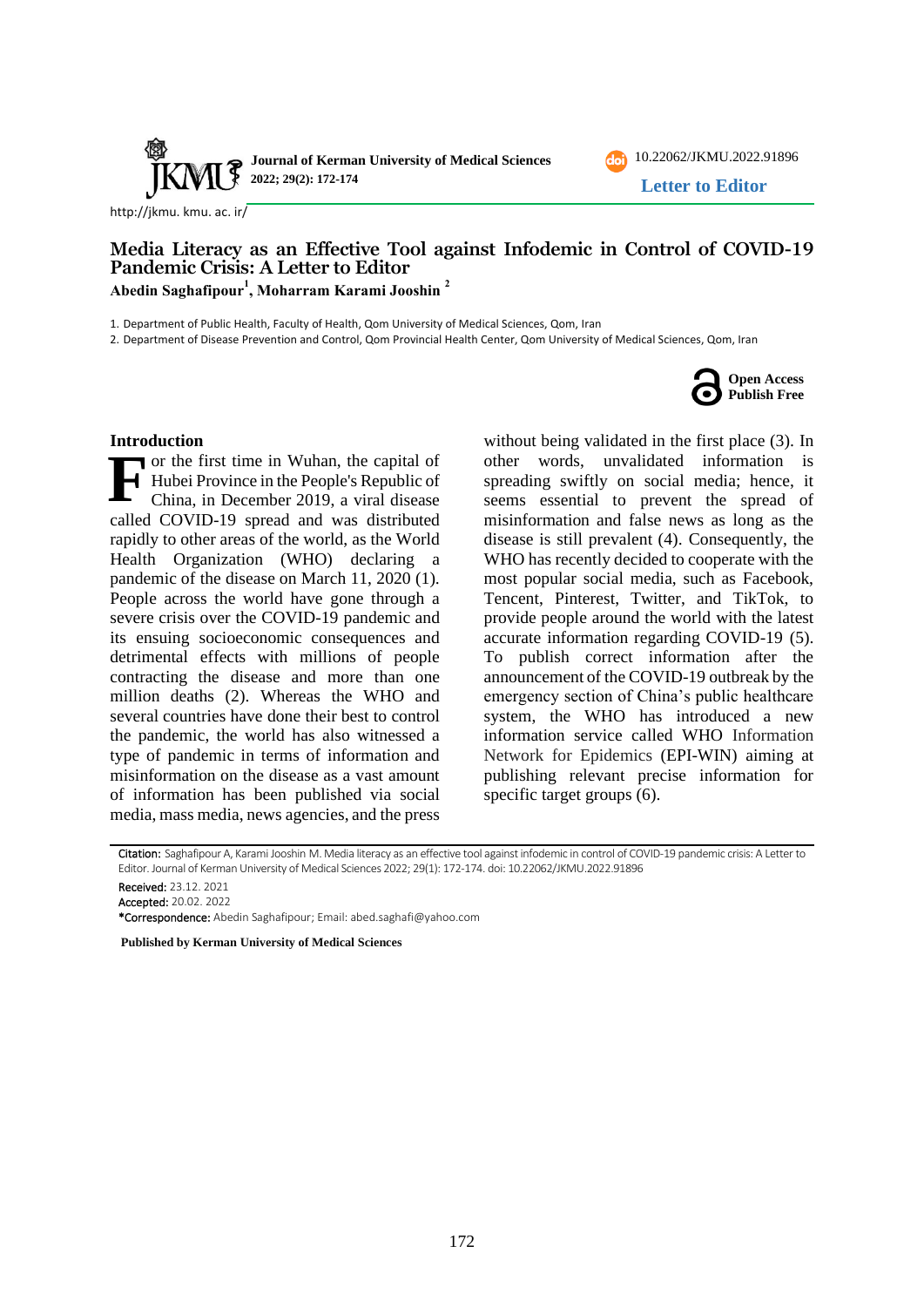The phenomenon of information overload started in the middle ages but what differentiates such an overload from what the world is experiencing today is the presence of social media. Social media are like viruses traveling with people and can spread even faster than viruses. Therefore, the WHO's communication office has done its best to present accurate answers to the questions raised by the public to fight against the spread of rumors and misinformation. It seems this is the role that the Health Education and Promotion Office of Iran's Ministry of Health needs to adopt as well. A few weeks after the COVID-19 pandemic in China, various rumors started to circulate around the world regarding the source of the disease and how it would be transmitted and cured. Such rumors and misinformation caused serious public anxiety and fear of food and hygiene products shortages. This event proves the occurrence of a new phenomenon called 'infodemic' as one of the features of the 21st century resulting mainly from social media development (7). Moreover, it is of crucial importance to distinguish healthcare news and information produced based on the facts by authentic sources from those produced by unprofessional, unauthentic sources published mainly by social media. Thus, the main important issue regarding COVID-19's infodemic is to prevent the spread of false or unnecessary information throughout the world (8). Healthcare systems should not only implement key emergency measures to break the COVID-19 pandemic chain and provide all the people around the world with essential public health services, but they also should do their best to control and prevent the spread of worldwide panic fueled particularly by social media. To prevent the spread of misinformation, the education sections of healthcare systems and health education experts should react quickly to

# **References**

- 1. Zhu H, Wei L, Niu P. The novel coronavirus outbreak in Wuhan, China. Glob Health Res Policy. 2020; 5:6. doi: 10.1186/s41256-020-00135-6.
- 2. [Shammi M,](https://www.unboundmedicine.com/medline/?st=M&author=Shammi%20M) [Bodrud-Doza M,](https://www.unboundmedicine.com/medline/?st=M&author=Bodrud-Doza%20M) [Towfiqul Islam](https://www.unboundmedicine.com/medline/?st=M&author=Towfiqul%20Islam%20ARM)  [ARM,](https://www.unboundmedicine.com/medline/?st=M&author=Towfiqul%20Islam%20ARM) [Rahman MM.](https://www.unboundmedicine.com/medline/?st=M&author=Rahman%20MM) COVID-19 pandemic, socioeconomic crisis and human stress in resource-limited settings: A case from Bangladesh. [Heliyon](https://www.unboundmedicine.com/medline/?st=M&journal=Heliyon) 2020; 6(5):04063. [doi:](https://doi.org/10.1016/j.heliyon.2020.e04063) [10.1016/j.heliyon.2020.e04063.](https://doi.org/10.1016/j.heliyon.2020.e04063)

public rumors and wrong beliefs regarding COVID-19 for the sake of controlling the infodemic of the disease (9). They should also build cooperative platforms to provide people with timely warnings about rumors and worries revolving around the coronavirus disease so that public health service providers and other beneficiaries can answer people's questions in time (10). Besides, the education sections of healthcare systems can cooperate with social media to present necessary information for breaking the chain of the COVID-19 pandemic. Currently, our weapons to fight against the COVID-19 pandemic are nothing but social distancing and public lockdowns, so we can make use of correct information provided by social media as extra help to encourage people to stay home and observe social distancing. Indeed, there should be constant cooperation between healthcare experts and people aiming at presenting correct information via authentic networks and social media channels; therefore, the efficiency of social distancing and lockdowns against the COVID-19 disease can be assured. Accordingly, it is essential for healthcare systems to disclose correct information to increase people's media literacy and earn their trust by empowering them in a way that they can make the best decisions in terms of dealing with the disease.

### **Ethical issues**

Not applicable.

### **Conflict of interests**

The authors declare that they have no conflict of interests.

#### **Authors' contributions**

The first author wrote the original manuscript and the other author contributed to the preparation of the manuscript's final version.

- 3. DisinfoLab EU. Platforms' responses to COVID-19 Mis- and disinformation, 2020. [cited 2020 March 27]. Available from: [https://www.disinfo.eu/resources/covid-](https://www.disinfo.eu/resources/covid-19/platforms-responses-to-covid-19-mis-and-disinformation/)[19/platforms-responses-to-covid-19-mis-and](https://www.disinfo.eu/resources/covid-19/platforms-responses-to-covid-19-mis-and-disinformation/)[disinformation/](https://www.disinfo.eu/resources/covid-19/platforms-responses-to-covid-19-mis-and-disinformation/)
- 4. Yusof ANM, Muuti MZ, Ariffin LA, Tan MKM. Sharing Information on COVID-19: The ethical challenges in the Malaysian setting.